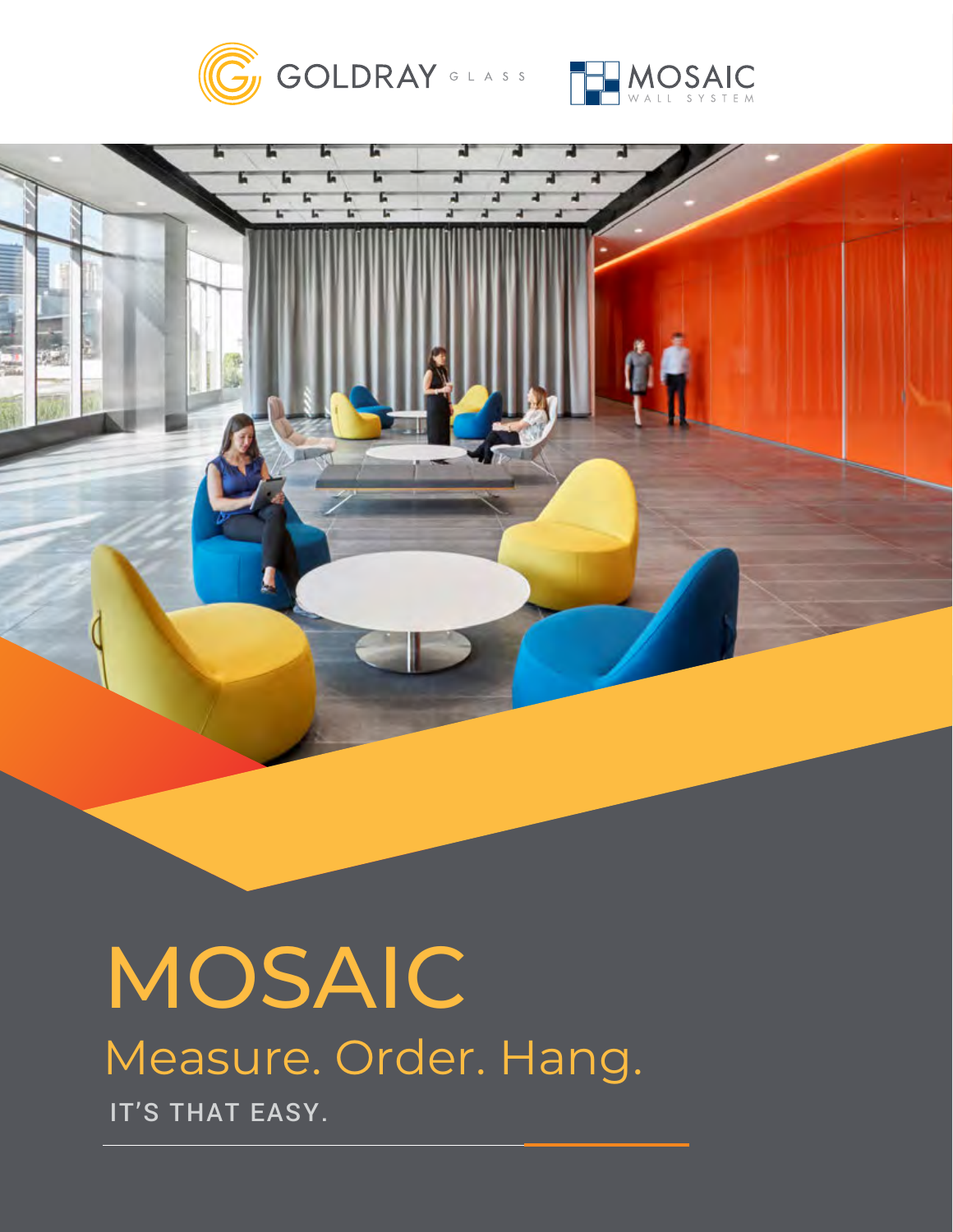# **MOSAIC MECHANICAL SYSTEM FOR HANGING GLASS**

We live in a world where time is money. Eliminating the cure time could be your secret weapon. You are deadline-driven, resourced challenged and want your projects to showcase your reputation as delivering only the best. On time, and on budget.

MOSAIC, Goldray's wall cladding system, moves you into the league of innovators. You are doing it differently because you are visionary.

Your time is valuable. Access to space can be limited. The glass install is usually the final piece to get the project finished. But it is the pièce de résistance that brings the WOW factor every time.



Markerboards installed in a boardroom allow quick access to electricals behind the panels.

# **WHAT IS TEN TIMES FASTER?**

MOSAIC is a prefabricated mechanical way to hang glass on anything. The system can get projects completed TEN TIMES faster, with less fuss and stress — and increased savings in time and money.

MOSAIC offers flexibility with a wide range of colors and products.

Success with MOSAIC comes down to **THREE** simple steps:

- 1. **MEASURE** your substrate. We calculate panels to fit.
- 2. **ORDER** your custom MOSAIC system.
- 3. **HANG** your perfect made to measure panels in place. s

# **WHERE MOSAIC SHINES BEST**

MOSAIC is ideal for walls in high traffic indoor areas where durability and cleanliness are a priority, e.g., lobbies, transportation hubs, and hotels. For collaboration spaces such as boardrooms and conference centres, the glass provides projection and markerboard functionality as well.

The versatility of MOSAIC is second to none.

#### High traffic hotel reception area.





**1**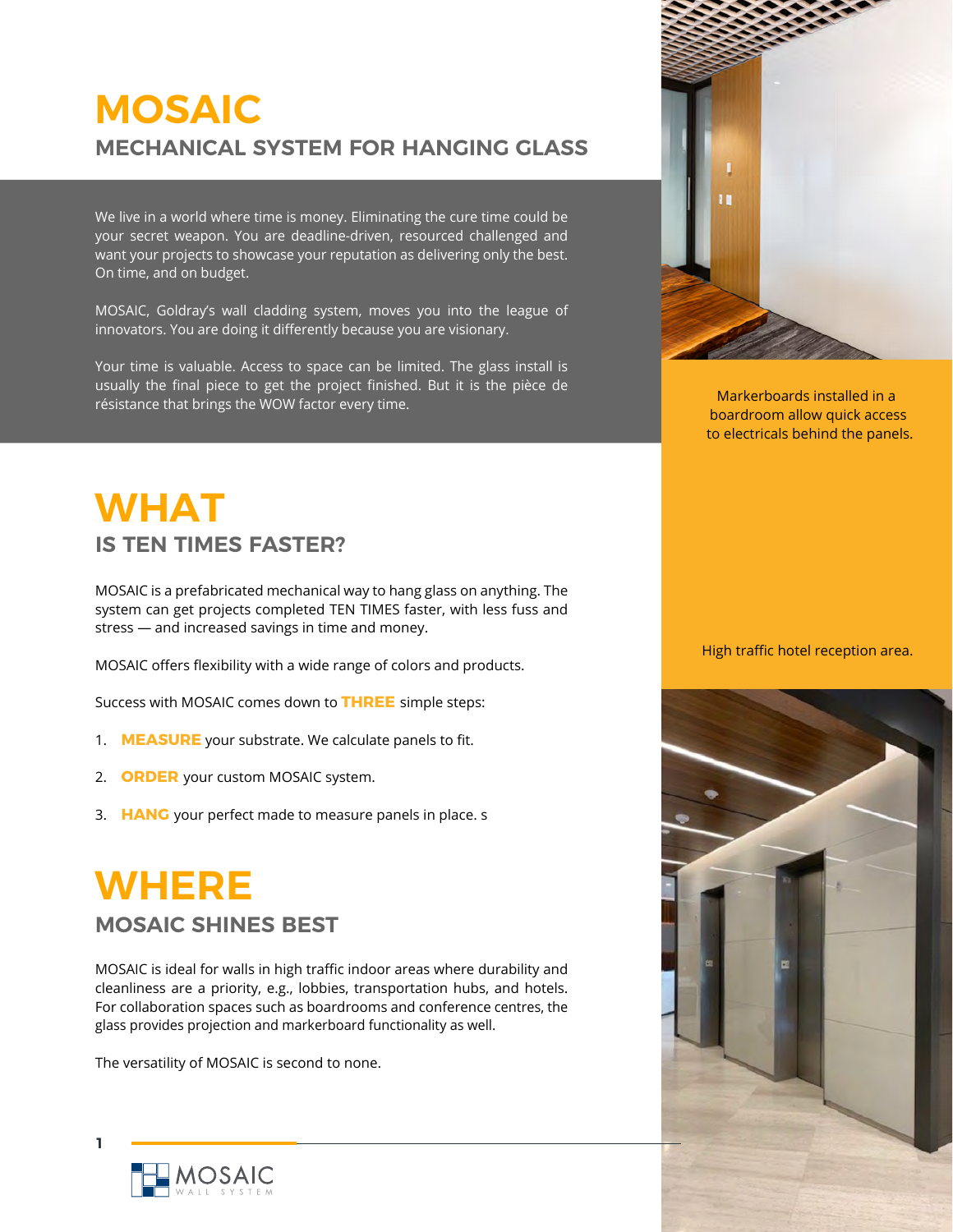# **THINK BIG ANYTHING IS POSSIBLE**

Design flexibility is not just in the glass — with MOSAIC, there is added versatility in the selection of frames available.

### **HIDDEN FRAME**



With hidden frames, as the name suggests, the hanging structure positions the glass as the star of the show. The butt joints are snug and flush.

### **CLOSED FRAME**



Closed frames capture the glass similar to a picture frame. Approximately 1/2" / 12.7 mm encloses the glass and is fully visible from the front of the install. This profile comes in single or dual options.

#### **OPEN FRAME**



Looking at the front of the glass, the open frame is slightly visible on the edges and surrounds the glass from the side view.

Open frames work well for markboards, backpainted glass, and digital printed / design glass.

The open frame also allows flexibility for designs that are seeking a more intricate and sophisticated look.

### **ILLUMINATE LET THERE BE LIGHT!**

Integrating designed LED panels into MOSAIC is easy. The dual closed frame is perfect for backlit projects.

The wrap-around enclosure keeps light from escaping, reducing shadows and making for a brighter, more eventoned effect.





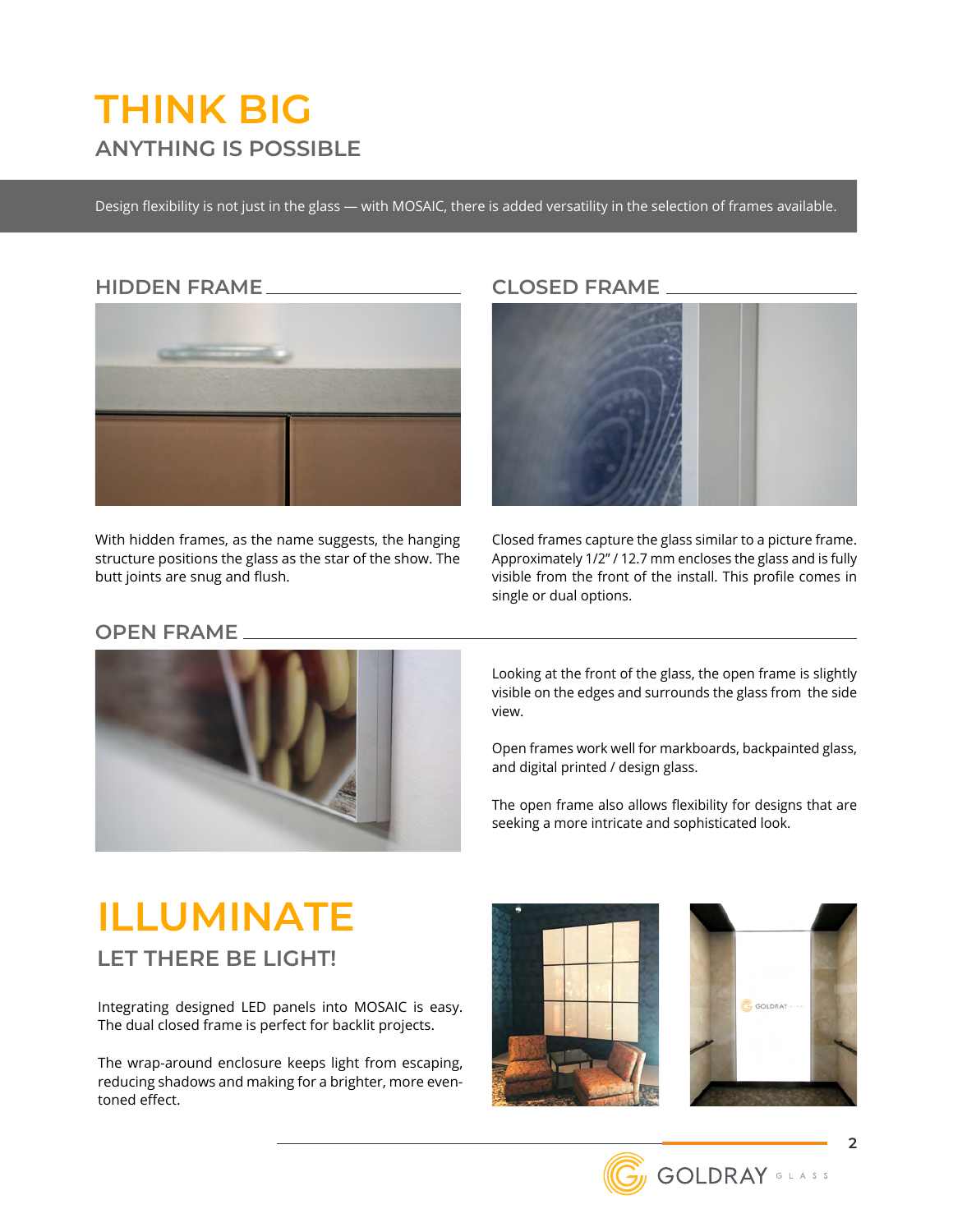# **MIX AND MATCH TAKE YOUR PICK**

The best combination of product and framing profiles should take into consideration the finished look.

| <b>PRODUCT SPECIFICATIONS</b> |                                                                               | <b>HIDDEN</b> | <b>OPEN</b> | <b>CLOSED</b> |
|-------------------------------|-------------------------------------------------------------------------------|---------------|-------------|---------------|
| <b>PANEL SIZE</b>             | Varies depending on substrate and glass<br>make-up                            | $\sqrt{}$     |             |               |
| <b>COLOR FRAME OPTIONS</b>    | Aluminum <sup>1</sup> , Bronze, Black, Custom <sup>2</sup>                    |               | $\sqrt{ }$  |               |
| <b>GLASS LITE THICKNESS</b>   | MIN: $1/4" / 6$ mm<br>MAX: 5/16" / 7.94 mm                                    |               |             | $\sqrt{3}$    |
| <b>VALUE INCLUDED</b>         | Wall Clips, Reveal (if part of design),<br>Product Warranty, Customer Support |               |             |               |

 $1$  Aluminum (clear anodized) is standard. Order time might be required with other colors.

2 Custom color frames are possible, with time and cost allowances.

3 MAX lite thickness is 1/4" / 6 mm.

# **DECORATIVE GLASS WE COVER IT ALL**

MOSAIC has been designed and engineered specifically to hold decorative glass, one of the heaviest materials. As a decorative glass manufacturer, here are a few of our most poplar MOSAIC product lines:









Backpainted Digital printing Silk screening Alloy design Wood veneer Metal mesh

Translucent products selected will need to be opacified.

#### **GOLDRAY GUARANTEE — YOUR SOLUTION TO COMPLEX GLASS PROBLEMS.**

At Goldray Glass, we elevate you by providing outstanding design, research, and manufacturing for your projects. Whether it is a stadium, airport, hotel, corporate project, or a public art piece, our glass is a perfect fit. We save time and always deliver beautiful breathtaking projects.

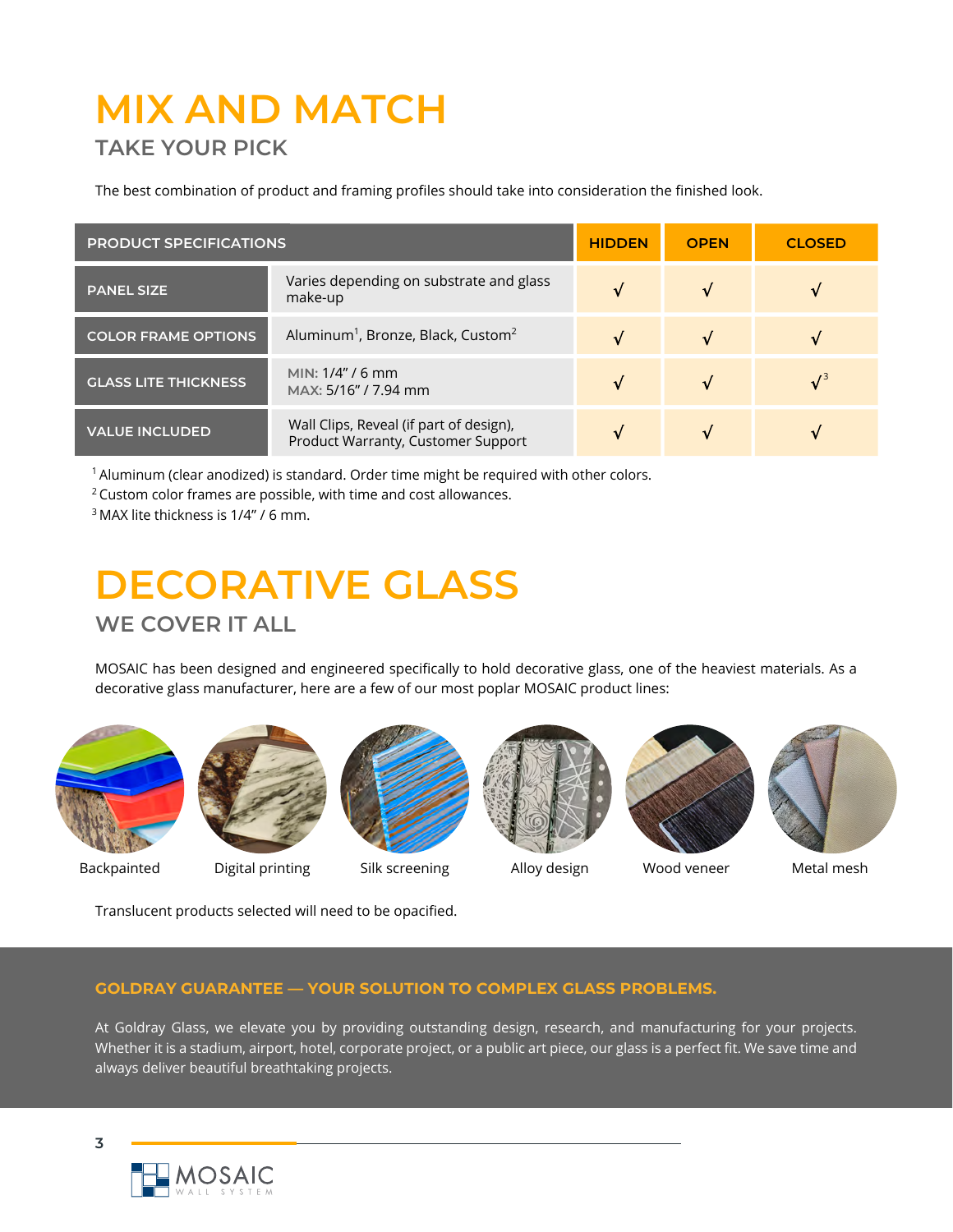### **MOSAIC IN THE SPOTLIGHT UNION STATION BUS TERMINAL, TORONTO ONTARIO**

MOSAIC is featured in a major downtown Toronto Transportation project — Union Station Bus Terminal.



# **THE STORY**

### **ON TIME AND ON BUDGET**

In June 2017, construction started on a new, larger GO Bus Terminal to provide more efficient service and improved access to downtown amenities and transit.

The new, enhanced Union Station Bus Terminal is a partnership project between Metrolinx and Ivanhoé Cambridge and Hines. The Union Station Bus Terminal is part of the larger CIBC Square development, which includes two office towers and a park spanning the GO rail corridor.

Goldray Glass worked closely with Tagg, Hines, Adamson Associates Architects, and Ellis Don to design, project manage, and install approximately 30,000 sq. ft. of glass for this significant initiative.

MOSAIC brings beauty, durability, and easy maintenance. The new Union Station Bus Terminal is scheduled to open in Fall 2020.

**CHALLENGES:** Shortened timelines. Unlevel surfaces. System modifications.

**SOLUTIONS:** Working closely with our Design and Account Management Team, modifications were made as required. Goldray's manufacturing team were able to manage workflow to help our customer deliver when timelines were shortened. Team meetings that included production and design were facilitated as often as needed.

**RESULTS:** Easy install, saving time and money.

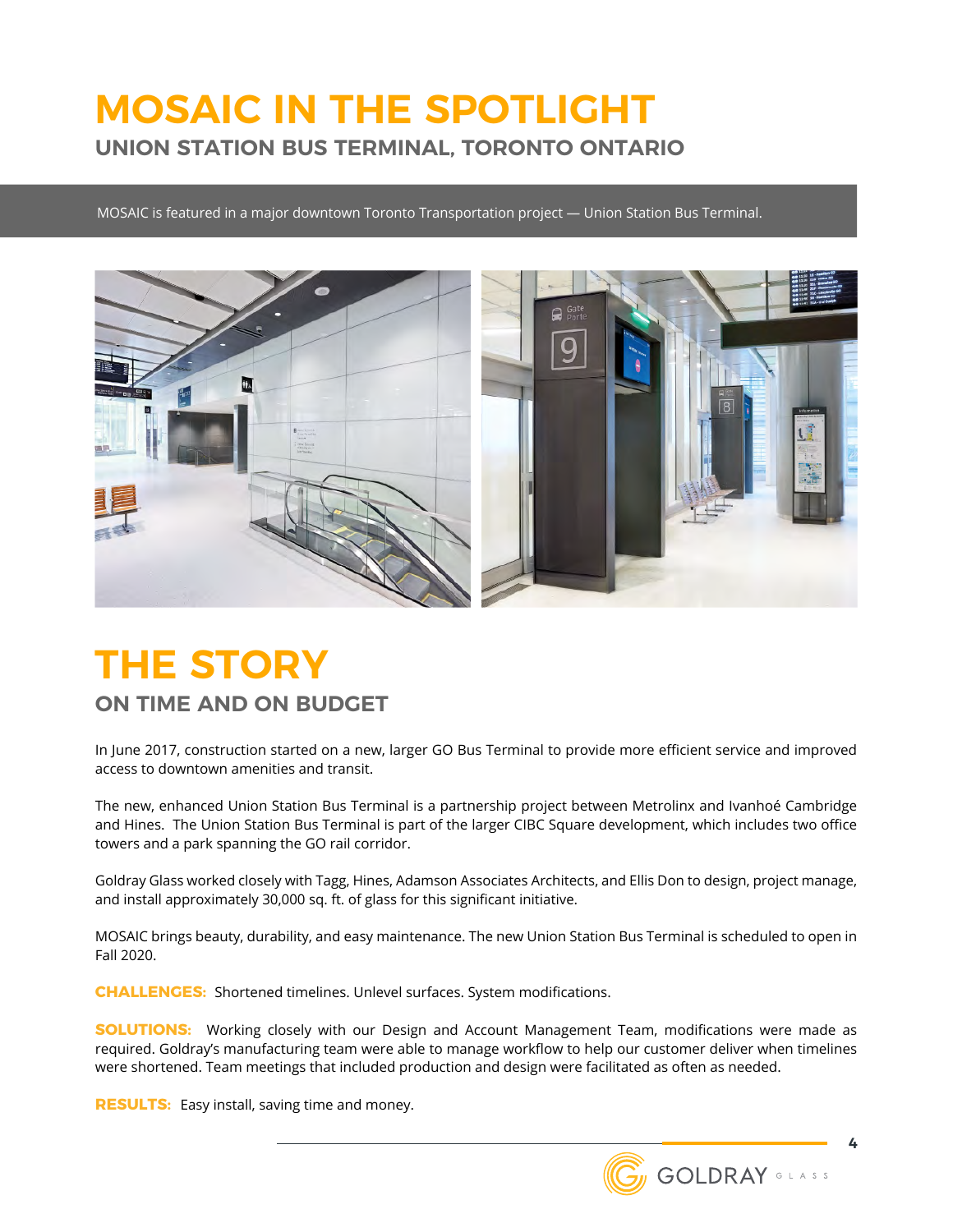### **CUSTOMER SATISFACTION UNION STATION BUS TERMINAL PROJECT**

"The design intent of the Go Bus Terminal was met. The team at Goldray Glass worked closely with all parties to ensure that the MOSAIC wall system delivered what was envisioned."

"I install manufactured systems all the time. They take more work. This prefabricated one is different and takes less effort. Once you get the hang of it, it is easy."

# **CAPTURE YOUR QUESTIONS OR YOUR MOSAIC IDEAS**



**5**